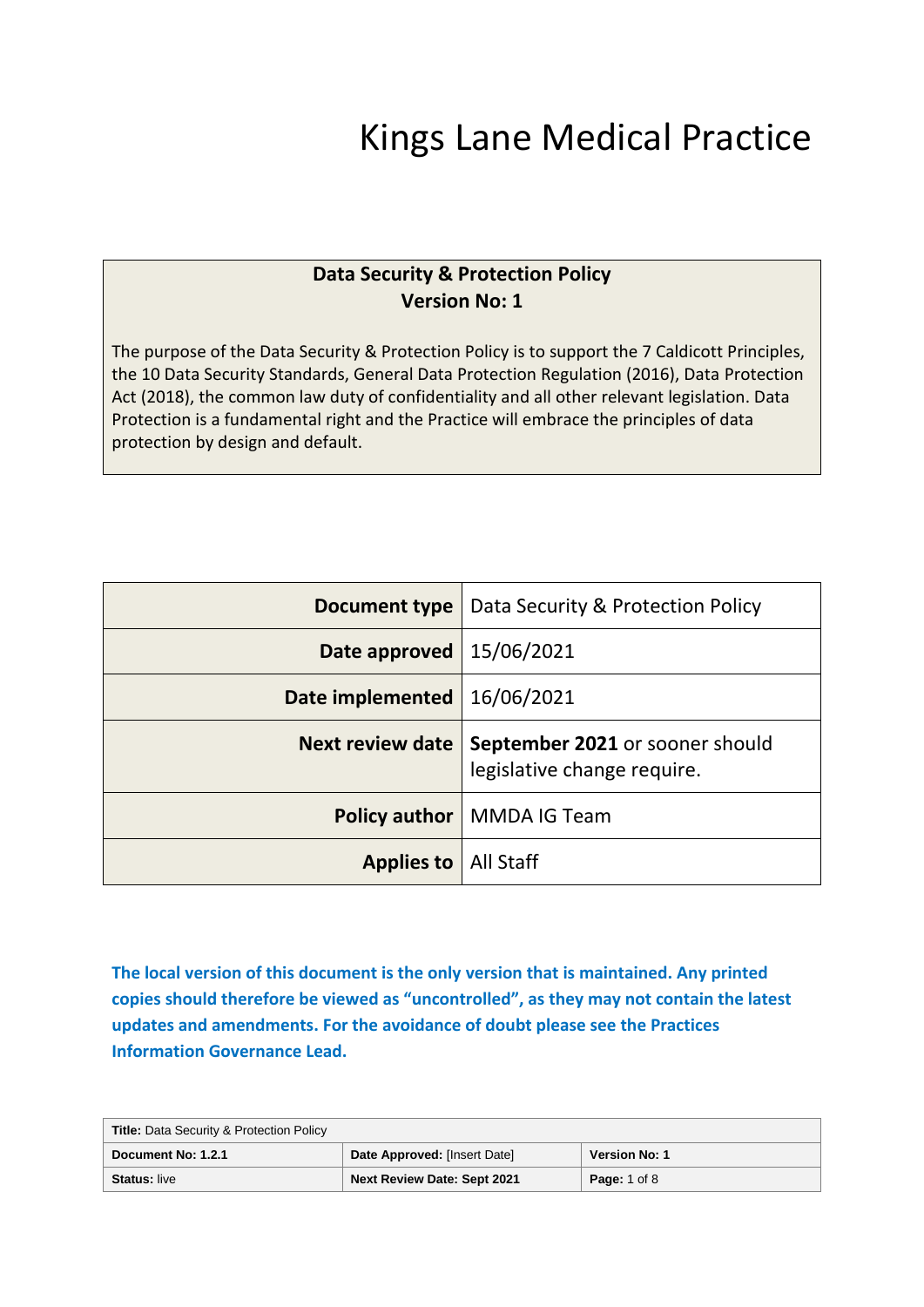# **Contents**

|  | 3. Duties, Accountabilities and Responsibilities4 |  |
|--|---------------------------------------------------|--|
|  |                                                   |  |
|  |                                                   |  |
|  |                                                   |  |
|  |                                                   |  |
|  |                                                   |  |
|  |                                                   |  |

| <b>Title: Data Security &amp; Protection Policy</b> |                                    |                         |
|-----------------------------------------------------|------------------------------------|-------------------------|
| Document No: 1.2.1                                  | Date Approved: [Insert Date]       | <b>Version No: 1</b>    |
| <b>Status: live</b>                                 | <b>Next Review Date: Sept 2021</b> | <b>Page:</b> $2$ of $8$ |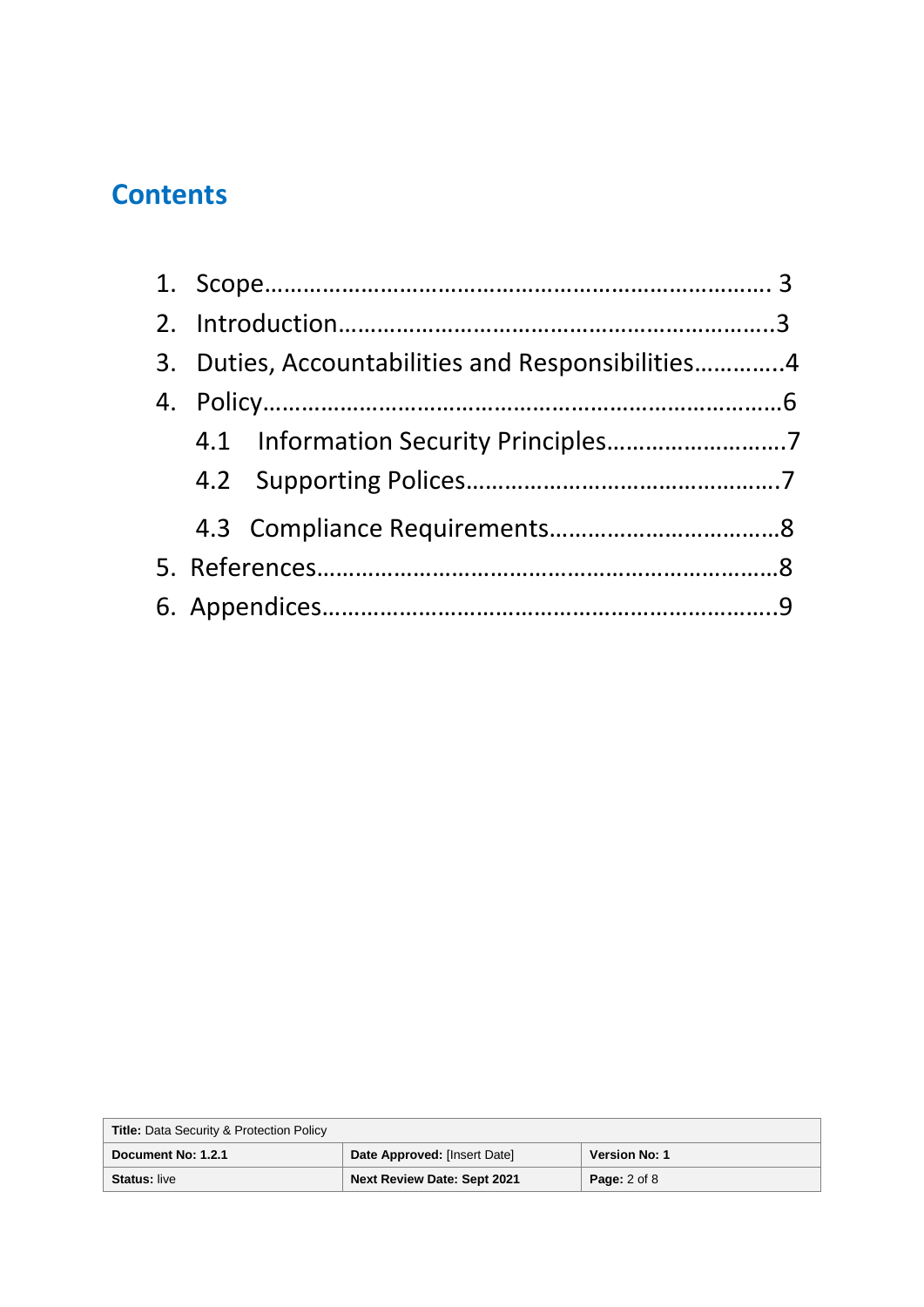#### **1.0 SCOPE**

The Practice is committed to adhering to the 10 National Data Security Guardian Standards (NDG) in order to ensure the protection and security of all Data which the Practice processes.

This policy was developed in conjunction with the guidance outlined in NHS Digital's Information Security Policy, General Data Protection Regulation, Data Protection Act 2018 and guidelines from the Information Commissioner's.

#### **2.0 INTRODUCTION**

This policy outlines the approach, methodology and responsibilities for preserving the confidentiality, integrity and availability of Kings Lane Medical Practice's information. It is the overarching policy for information security and supported by specific technical security, operational security and security management policies. It supports the 7 Caldicott principles and 10 data security standards. This policy covers:

- Information Security principles
- Governance outlining the roles and responsibilities
- Supporting specific information security policies Technical Security, Operational Security and Security Management.
- Compliance Requirements.

#### **3.0 DUTIES, ACCOUNTABILITIES AND RESPONSIBILITIES**

This policy applies to all those working within the Practice, in whatever capacity. A failure to follow the requirements of the policy may result in investigation and management action being taken, in line with the Practice's disciplinary policy and procedure.

The Information Governance Lead/Practice Manager must make their staff aware of the Data Security & Protection Policy at the earliest possible opportunity.

#### **3.1 Practice Staff**

Information Security and the appropriate protection of information assets is the responsibility of all users and individuals are expected at all times to act in a professional and responsible manner whilst conducting business. All staff are responsible for the information security and remain accountable for their actions in relation to NHS and other UK Government information and information systems. It is mandatory that staff ensure they understand their role and responsibilities, and that failure to comply with this policy may result in disciplinary action. This will be reinforced by yearly mandatory training.

| <b>Title: Data Security &amp; Protection Policy</b> |                                    |                      |
|-----------------------------------------------------|------------------------------------|----------------------|
| Document No: 1.2.1                                  | Date Approved: [Insert Date]       | <b>Version No: 1</b> |
| <b>Status: live</b>                                 | <b>Next Review Date: Sept 2021</b> | <b>Page: 3 of 8</b>  |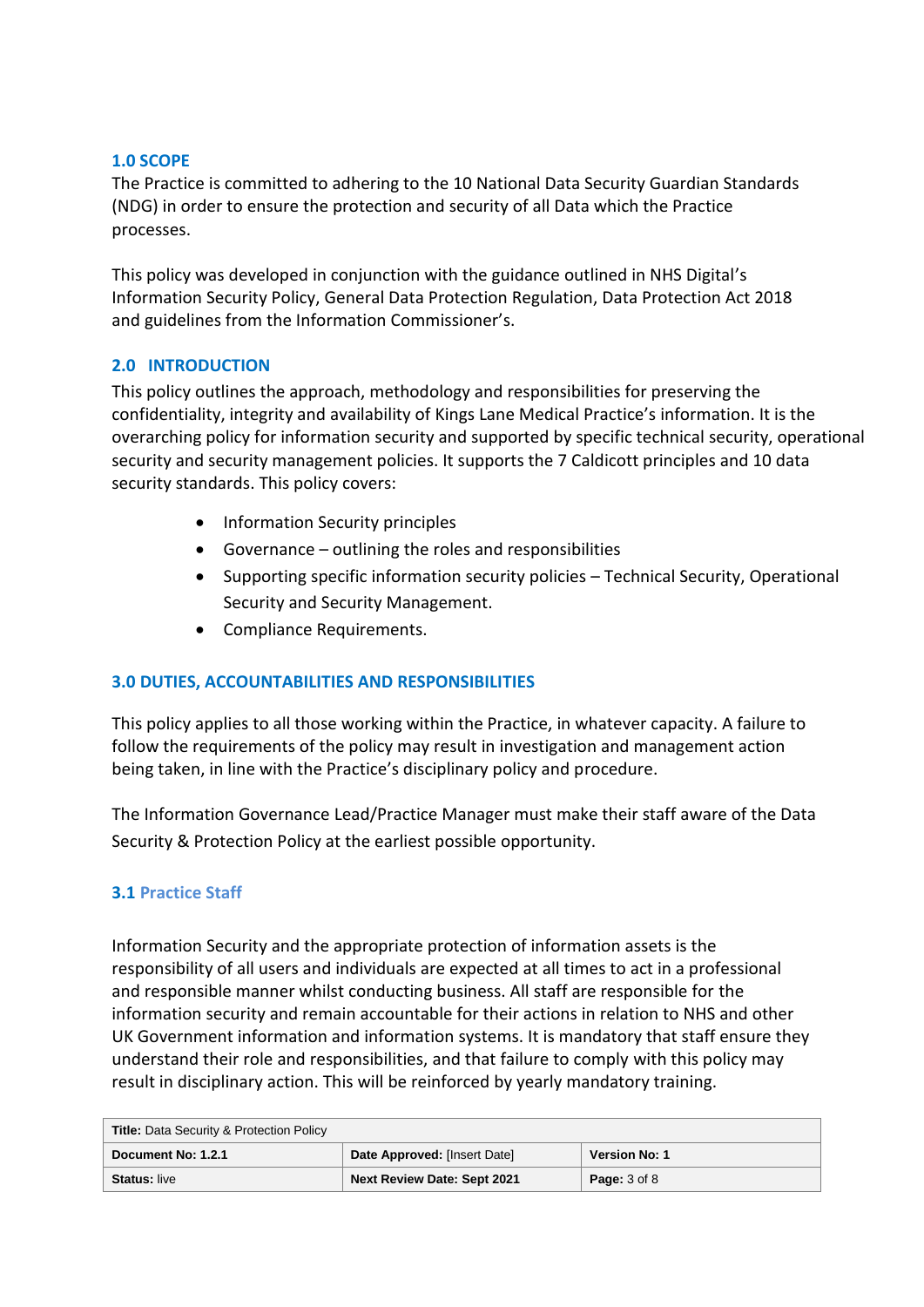#### **3.2 Information Governance Lead**

The Information Governance (IG) Lead must give their full backing to all the guidelines and procedures as set out and agreed. They must ensure that their staff are aware and adhere to the policy requirements**.**

The IG Lead is responsible for:

- Understanding what information is held.
- Knowing what is added and what is removed.
- Understanding how information is moved.
- Knowing who has access and why.

All Senior Managers are individually responsible for ensuring that this policy and information security principles shall be implemented, managed and maintained in their business area. This includes:

- Appointment of Information Asset Owners (IAO) to be responsible for Information Assets in their area(s) of responsibility.
- Awareness of information security risks, threats and possible vulnerabilities within the business area and complying with relevant policies and procedures to monitor and manage such risks.
- Supporting personal accountability of users within the business area(s) for Information Security.
- Ensuring that all staff under their management have access to the information required to perform their job function within the boundaries of this policy and associated policies and procedures.

The Practice Managaer is accountable for information risk within the Practice and advises the Board on the effectiveness of information risk management within the Practice.

All Information Security risks shall be managed in accordance with the Practices Risk Management Policy.

#### **3.3 Information Security Lead**

| <b>Title: Data Security &amp; Protection Policy</b> |                                    |                      |
|-----------------------------------------------------|------------------------------------|----------------------|
| Document No: 1.2.1                                  | Date Approved: [Insert Date]       | <b>Version No: 1</b> |
| <b>Status: live</b>                                 | <b>Next Review Date: Sept 2021</b> | <b>Page:</b> 4 of 8  |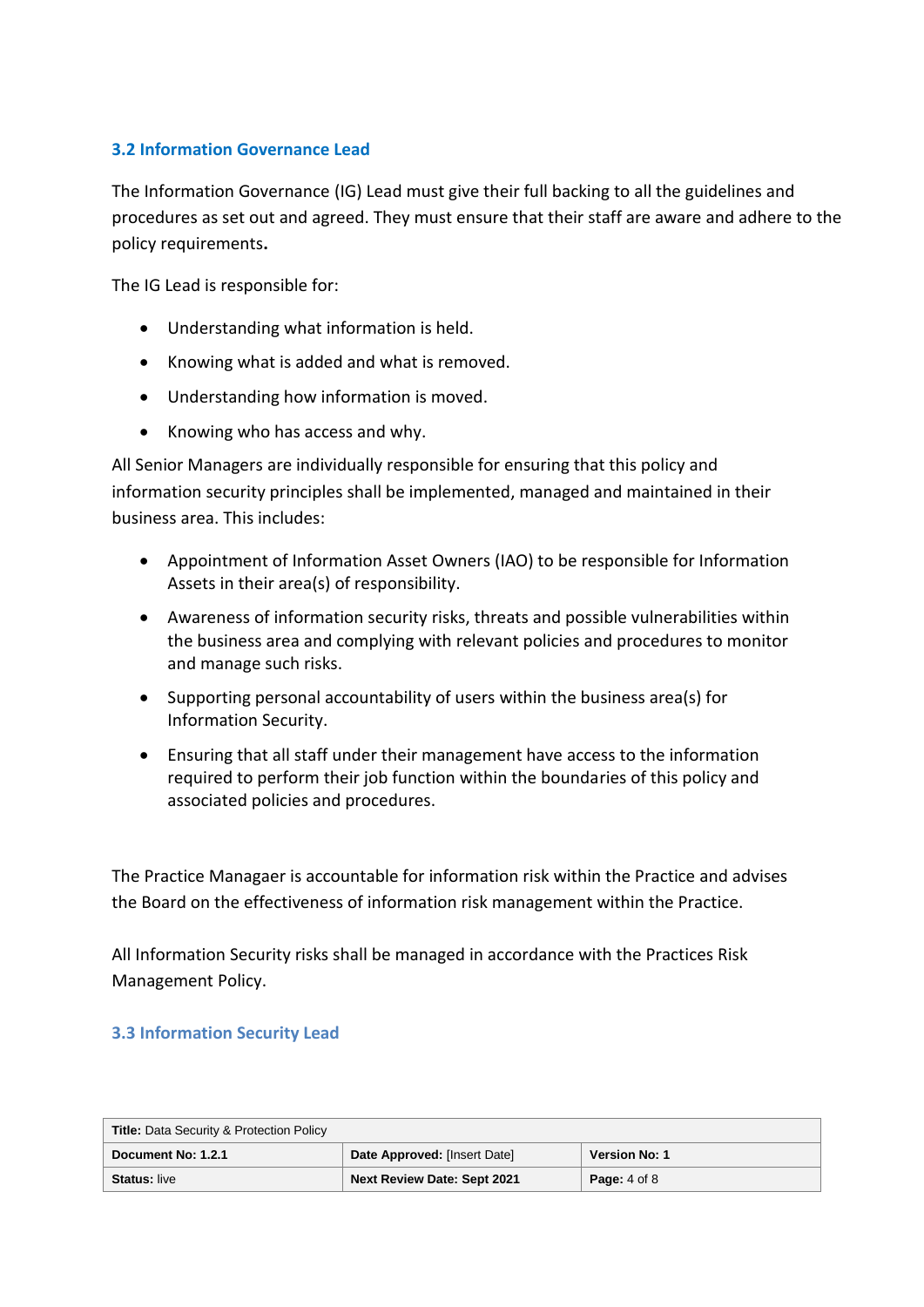The Information Security Lead is responsible for the day to day operational effectiveness of the Data Security and Protection Policy and its associated policies and processes. The Information Security Lead shall:

- Lead on the provision of expert advice to the organisation on all matters concerning information security, compliance with policies, setting standards and ensuring best practice.
- Provide a central point of contact for information security.
- Ensure the operational effectiveness of security controls and processes.
- Monitor and co-ordinate the operation of the Information Security Management System.
- Be accountable to IG Lead for Information Security with the Practice.
- Monitor potential and actual security breaches with appropriate expert security resource.

## **3.4 Caldicott Guardian/IG Lead**

The Caldicott Guardian/IG Lead is responsible for:

- Ensuring implementation of the Caldicott Principles and Data Security Standards with respect to Confidential Patient Data.
- Ensuring that the Practice processes satisfy the highest practical standards for handling patient information and provide advice and support to Practice staff as required.
- Ensuring that patient identifiable information is shared appropriately and in a secure manner. The Caldicott Guardian will liaise where there are reported incidents of person identifiable data loss or identified threats and vulnerabilities in Practice information systems to mitigate the risk.

The aim of the Caldicott Guardian is to ensure the organisation implements the Caldicott principles and data security standards; there is no need to appoint a Caldicott Guardian, but there is a need to have an Information Governance Lead (sometimes referred to as a Caldicott Lead) who, if they are not a clinician, will need support from a clinically qualified individual.

| <b>Title: Data Security &amp; Protection Policy</b> |                                    |                         |
|-----------------------------------------------------|------------------------------------|-------------------------|
| Document No: 1.2.1                                  | Date Approved: [Insert Date]       | <b>Version No: 1</b>    |
| <b>Status: live</b>                                 | <b>Next Review Date: Sept 2021</b> | <b>Page:</b> $5$ of $8$ |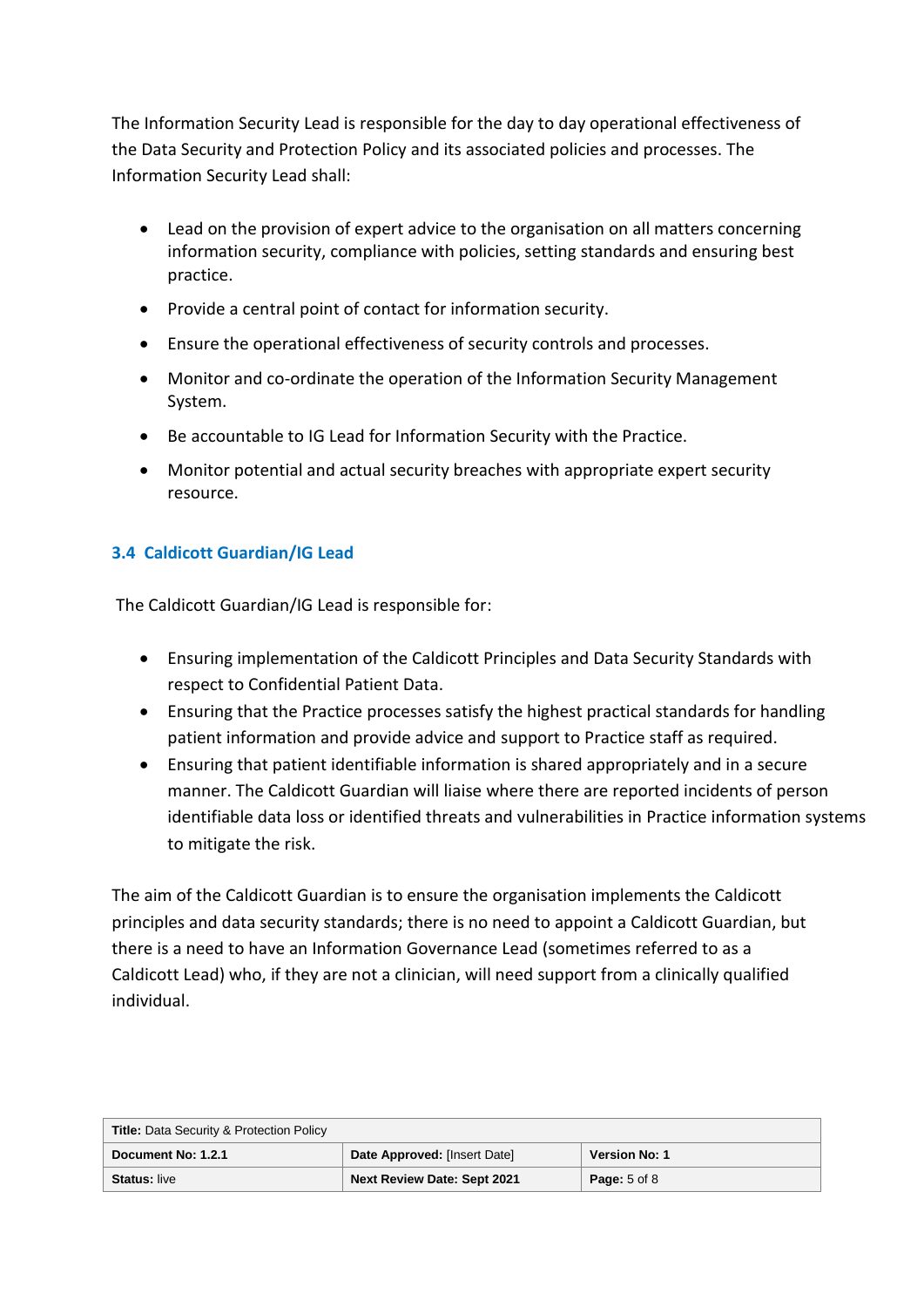## **3.5 Data Protection Officer (DPO)**

The Data Protection Officer is responsible for ensuring the Practice remains compliant at all times with the GDPR/Data Protection Act, Privacy & Electronic Communications Regulations, Freedom of Information Act and the Environmental Information Regulations. The Data Protection Officer shall:

- Lead on the provision of expert advice to the Practice on all matters concerning the Data Protection Act, compliance, best practice and setting/maintaining standards.
- Inform and advise the organisation and its employees of their data protection obligations under the GDPR.
- Monitor the organisation's compliance with the GDPR and internal data protection policies and procedures. This will include monitoring the assignment of responsibilities, awareness training, and training of staff involved in processing operations and related audits.
- Advise on the necessity of data protection impact assessments (DPIAs), the manner of their implementation and outcomes.
- Serve as the contact point to the data protection authorities for all data protection issues, including data breach reporting.

The DPO will be independent and an expert in data protection. The DPO will be the Practice's point of contact with the Information Commissioner's Office. DPO's are required for all public authorities.

#### **4.0 POLICY**

The Data Protection & Security Policy outlines the approach, methodology and responsibilities for preserving the confidentiality, integrity and availability of the Practices' information. It is the overarching policy for information security and supported by specific technical security, operational security and security management policies. It supports the 7 Caldicott principles and 10 data security standards. This policy covers:

- Information Security Principles.
- Governance outlining the roles and responsibilities. (see section 3)
- Supporting specific information security policies Technical Security, Operational Security and Security Management.
- Compliance Requirements.

# **4.1 Information Security Principles**

The core information security principles are to protect the following information/data asset properties:

| <b>Title: Data Security &amp; Protection Policy</b> |                              |                         |
|-----------------------------------------------------|------------------------------|-------------------------|
| Document No: 1.2.1                                  | Date Approved: [Insert Date] | <b>Version No: 1</b>    |
| <b>Status: live</b>                                 | Next Review Date: Sept 2021  | <b>Page:</b> $6$ of $8$ |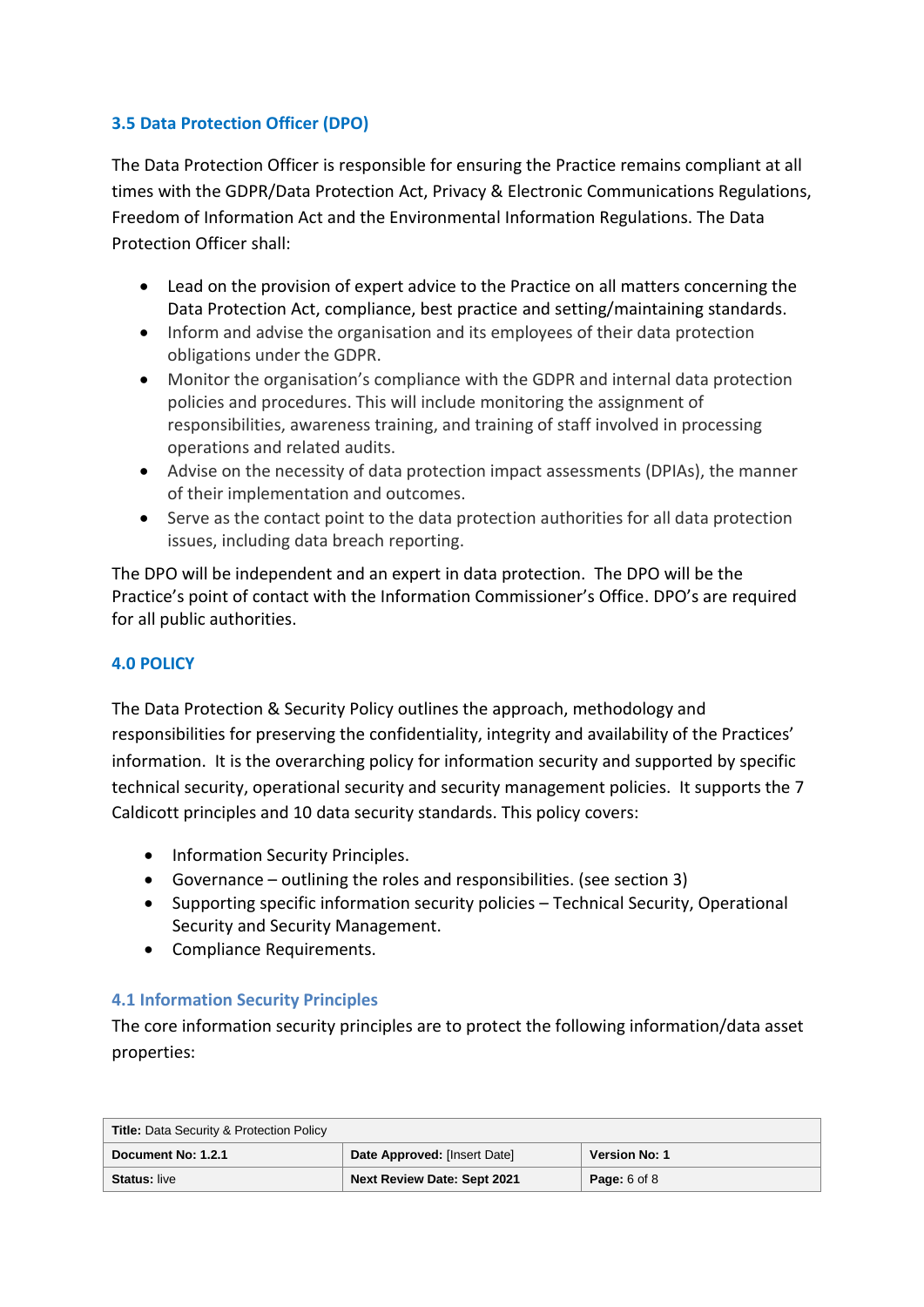- Confidentiality (C) protect information/data from breaches, unauthorised disclosures, loss of or unauthorised viewing.
- $\bullet$  Integrity (I) retain the integrity of the information/data by not allowing it to be modified without authorisation.
- Availability  $(A)$  maintain the availability of the information/data by protecting it from disruption and denial of service attacks.

In addition to the core principles of C, I and A, information security also relates to the protection of reputation; reputational loss can occur when any of the C, I or A properties are breached. The aggregation effect, by association or volume of data, can also impact upon the Confidentiality property.

For the NHS, the core principles are impacted, and the effect aggregated, when any data breach relates to patient medical data.

## **4.2 Supporting Policies**

The Data Security & Protection Policy is developed as a pinnacle document which has further policies, standards and guides which enforce and support the policy. The supporting policies are grouped into 3 areas: Technical Security, Operational Security and Security Management and are shown in the diagram overleaf. The Data Security & Protection Policy is closely aligned to the NHS Information Governance Strategy and relies upon, and supports, the Practice's Physical and Personnel Security policies.

#### **Technical Security**

The technical security policies detail and explain how information security is to be implemented. These policies cover the security methodologies and approaches for elements such as: Encryption Policy, cloud security policy, back-up policy.

#### **Operational Security**

The operational security policies detail how the security requirements are to be achieved. These policies explain how security practices are to be achieved for matters such as: acceptable use policy, mobile & remote working, business continuity policy and the use of social media.

#### **Security Management**

The security management practices detail how the security requirements are to be managed and checked. These policies describe how information security is to be managed and assured for processes such as: Data breach and incident reporting policy See Appendix One for a framework of policies

| <b>Title: Data Security &amp; Protection Policy</b> |                                    |                      |
|-----------------------------------------------------|------------------------------------|----------------------|
| Document No. 1.2.1                                  | Date Approved: [Insert Date]       | <b>Version No: 1</b> |
| <b>Status: live</b>                                 | <b>Next Review Date: Sept 2021</b> | <b>Page:</b> 7 of 8  |